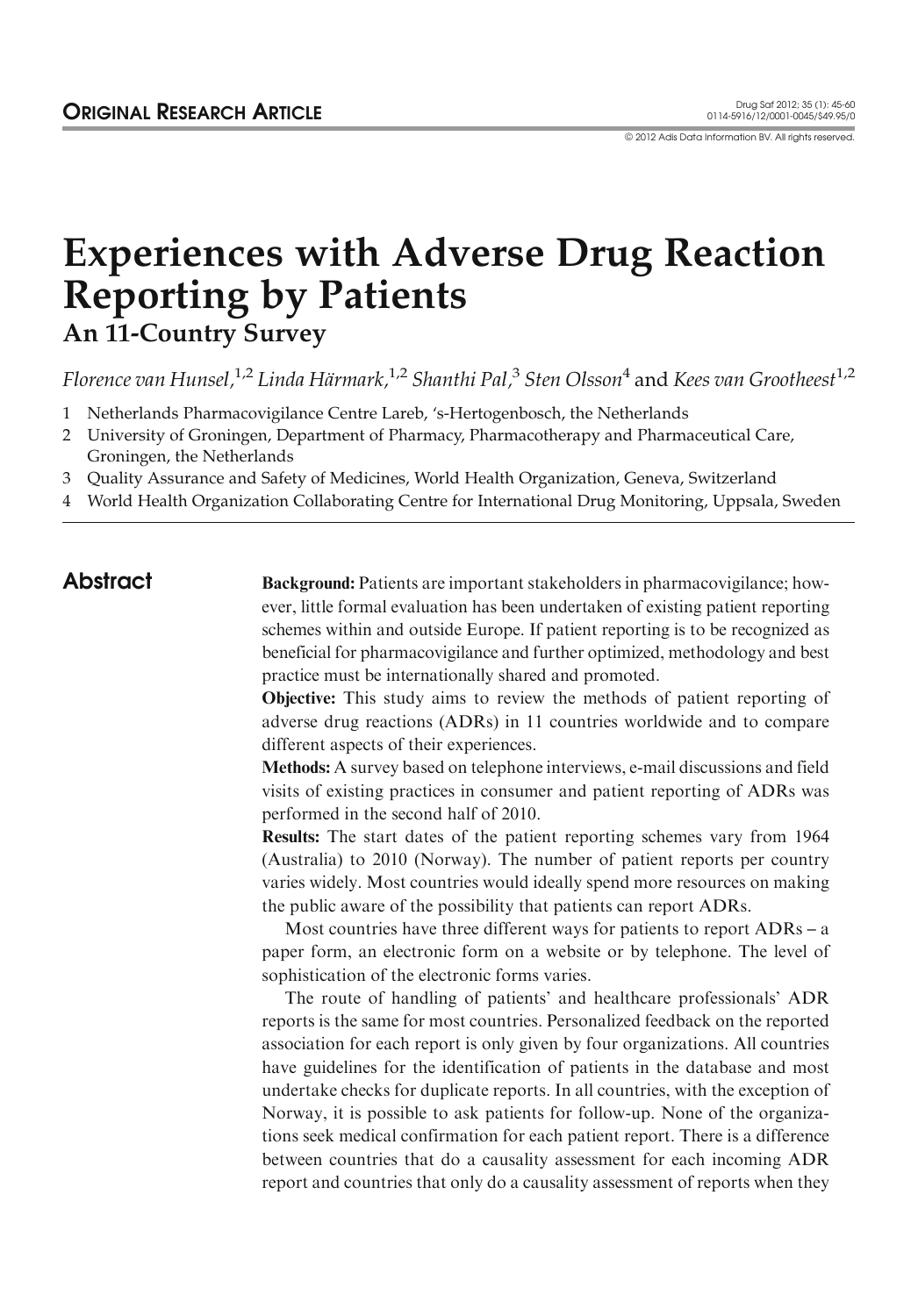are looking at a potential signal. All countries assess the seriousness of reports, mostly by using the criteria of the CIOMS committee.

In all countries, patient reports are used for signal detection purposes and in publications about ADRs. The Netherlands and the UK are actively evaluating their patient reporting schemes. None of the organizations hired additional staff when they started with patient reporting.

Conclusions: This study provides a comprehensive review on the methods used in patient reporting of ADRs. Although there are some differences in the way various countries handle patient reports of ADRs, the importance of giving the public the opportunity to report and the additional scientific value of the collected data is widely recognized by the countries who participated in this survey.

# Background

Existing pharmacovigilance systems and activities have proven to be useful in identifying patient safety issues,<sup>[1]</sup> although there is scope for optimizing and improving their use. $[2,3]$  Allowing patients to report adverse drug reactions (ADRs) directly to the competent authorities is seen by the European Commission as a way to improve pharmacovigilance.[4] The introduction of patient reporting in pharmacovigilance indicates a change in attitude in which the patient's experience is valued $[5,6]$ 

Patients have been allowed to report ADRs directly since the start of their pharmacovigilance schemes in a number of countries, for example in the US, Canada, Australia and New Zealand. More recently, there has been an increase in the number of countries who encourage patients to report ADRs;[7] however, little formal evaluation has been undertaken of existing patient reporting schemes within and outside Europe.[5-11]

There are also many countries that do not yet have schemes for direct patient reporting of ADRs. For Europe, the European Parliament legislative resolution of 22 September 2010 on pharmacovigilance of medicinal products for human use (Regulation [EC] No 726/2004) will allow patients to report drug concerns directly to the competent authorities. $[4,12,13]$ 

The real benefits and place in pharmacovigilance of direct patient reporting of ADRs is still debated.<sup>[3,6]</sup> However, experiences with patient reporting from different countries seem to be favourable.[6] Studies on patient reporting indicate that new<sup>[9,14]</sup> or different types<sup>[8]</sup> of ADRs can be identified and described by patients themselves. Contrary to earlier concerns, the quality of patient reports is generally good; $[5,15]$  however, if patient reporting is to be recognized as beneficial for pharmacovigilance and is to be further optimized, methodology and best practice must be internationally shared and promoted. Comparative analysis between patient reporting schemes will help identify key methods for consumer reporting.

This study aims to review the methods of patient reporting of ADRs in 11 countries worldwide and to compare different aspects of their experiences.

This survey was performed as part of the 'Monitoring Medicines' project,<sup>[16]</sup> which aims to optimize drug safety monitoring to enhance patient safety and achieve better health outcomes. The knowledge gained from this survey, as well as following projects, will be taken into account when developing a method and tool for patient reporting that aims at being applicable on a global scale for countries that do not have pharmacovigilance schemes for patient reporting yet.

#### Methods

A survey based on telephone interviews, discussions, field visits of existing consumer practices and patient reports of ADRs was performed.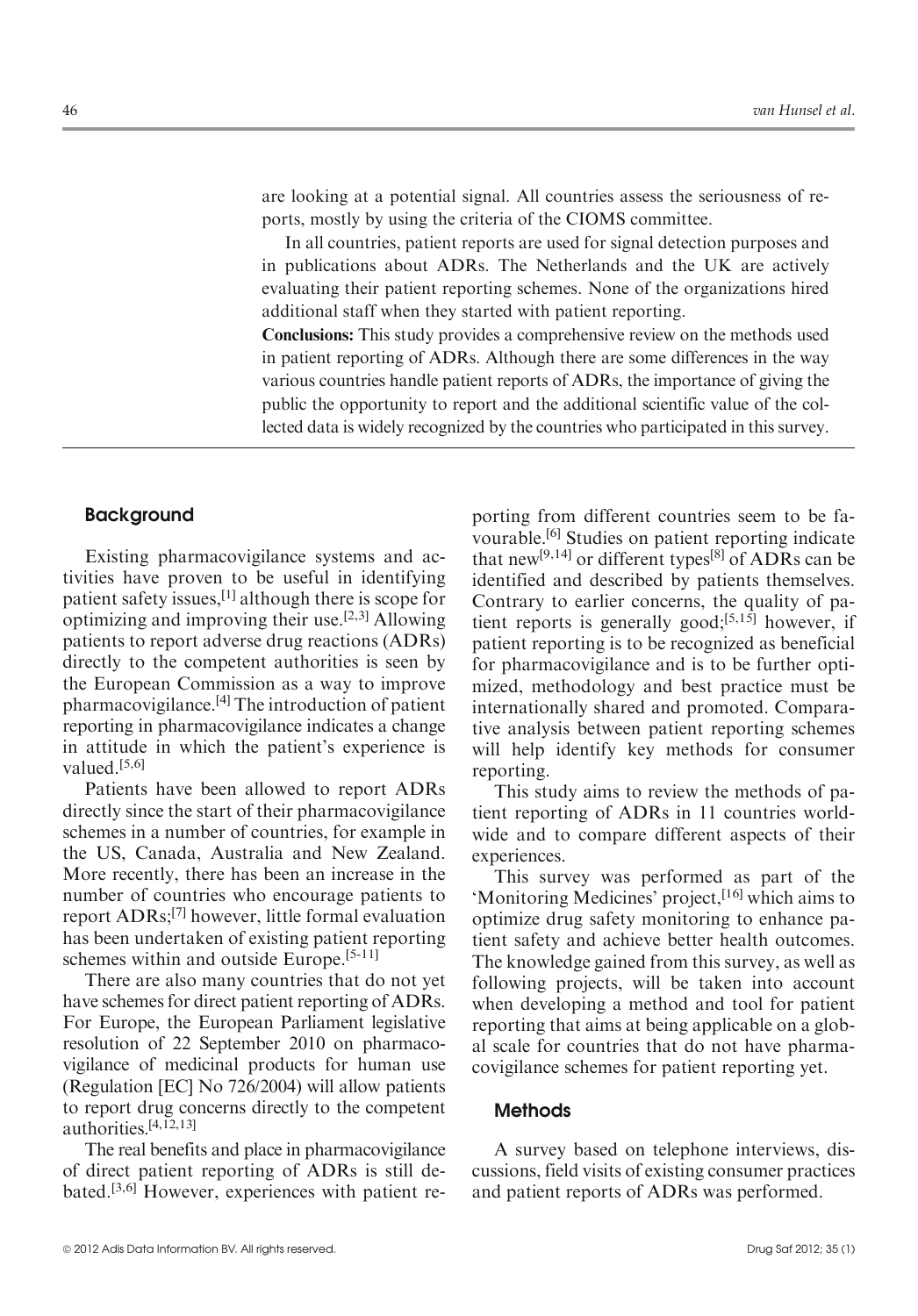Selection of Countries and Organizations

Countries in which specific systems for direct patient reporting of adverse reactions, or other drug-related problems, are operational were identified through a study of the published literature. A structured literature search was conducted using MEDLINE, using both MeSH terms and text search. Keywords used were 'consumer participation', 'adverse drug reaction reporting systems', 'patient reporting adverse drug reactions' and 'patient reporting pharmacovigilance'.

A MEDLINE filter was used to search publications from the last 10 years (from 3 August 2000 to 3 October 2010). Studies were included only when they contained data on spontaneous ADR reporting by patients. Studies of intensive monitoring, or other forms of monitoring where the patient does not report ADRs directly, were excluded.

We checked if known key publications were included with this search. Initial selection of publications was made on the basis of the title of the publication and keywords. Abstracts of the remaining identified studies were then assessed for relevance to the scope of the review  $(n = 50$  in total). The full paper was obtained for each study being considered for inclusion in the review. The reference list of each paper was checked to identify any further relevant studies. No studies were excluded on the grounds of quality, and several review articles were included. We also searched the journals Drug Safety and Pharmacoepidemiology and Drug Safety for abstracts concerning patient reporting of ADRs from the International Society of Pharmacovigilance and International Society for Pharmacoepidemiology conferences from 2005 until 2010.

In addition, Internet searching (Google) and key contacts were used to identify further information on patient reporting of ADRs. In the Englishlanguage ADR newsletter that the Netherlands Pharmacovigilance Centre Lareb distributes worldwide through the web-based forum for those working at national centres in the WHO Programme (VigiMed),[17] pharmacovigilance centres that collect patient reports were asked to respond and share their experiences.<sup>[18]</sup>

The systems of five European and six non-European countries were then purposively selected for detailed review. The selection was aimed at documenting differences in approaches and the impact of such differences. We aimed at presenting a review that was detailed enough to provide background information for an assessment of the benefits and disadvantages of various approaches to direct patient reporting. Selection was also based on a country's patient-reporting structure. Because more published information was found for European than non-European countries, not all EU countries who accept patient reporting were selected, to keep the review 'balanced'.

All organizations that were selected for the review accepted to participate in this study. The countries and organizations that were selected for this review and the methods of information collection per country are shown in table I.

Australia was the only country for which two organizations were included: the National Pharmacovigilance Centre [part of the Therapeutic Goods Administration (TGA)] and the Adverse Medicine Events (AME) Line.

#### Interviews

A structured interview guide (see Appendix 1, Supplemental Digital Content, http://links.adis online.com/DSZ/A58) was used to obtain information from the selected organizations. The interview guide was divided into five main topics, namely:

- information about the organization in different countries;
- $\bullet$ collection of ADR reports from patients;
- handling of patients' ADR reports;
- use of patient reports;
- $\bullet$  pharmacovigilance centre's recommendations on patient reporting of ADRs.

All organizations were interviewed, either by telephone or in a face-to-face interview. The oral interviews lasted between 36 minutes and 1 hour and 50 minutes. For each interview, we asked permission to audio-tape the interview for transcription, with the exception of the interview with the US FDA, who provided their own transcription of the interview. Recordings were only used for this study. The FDA in the Philippines and the TGA in Australia were the only organizations to give written answers to the questions without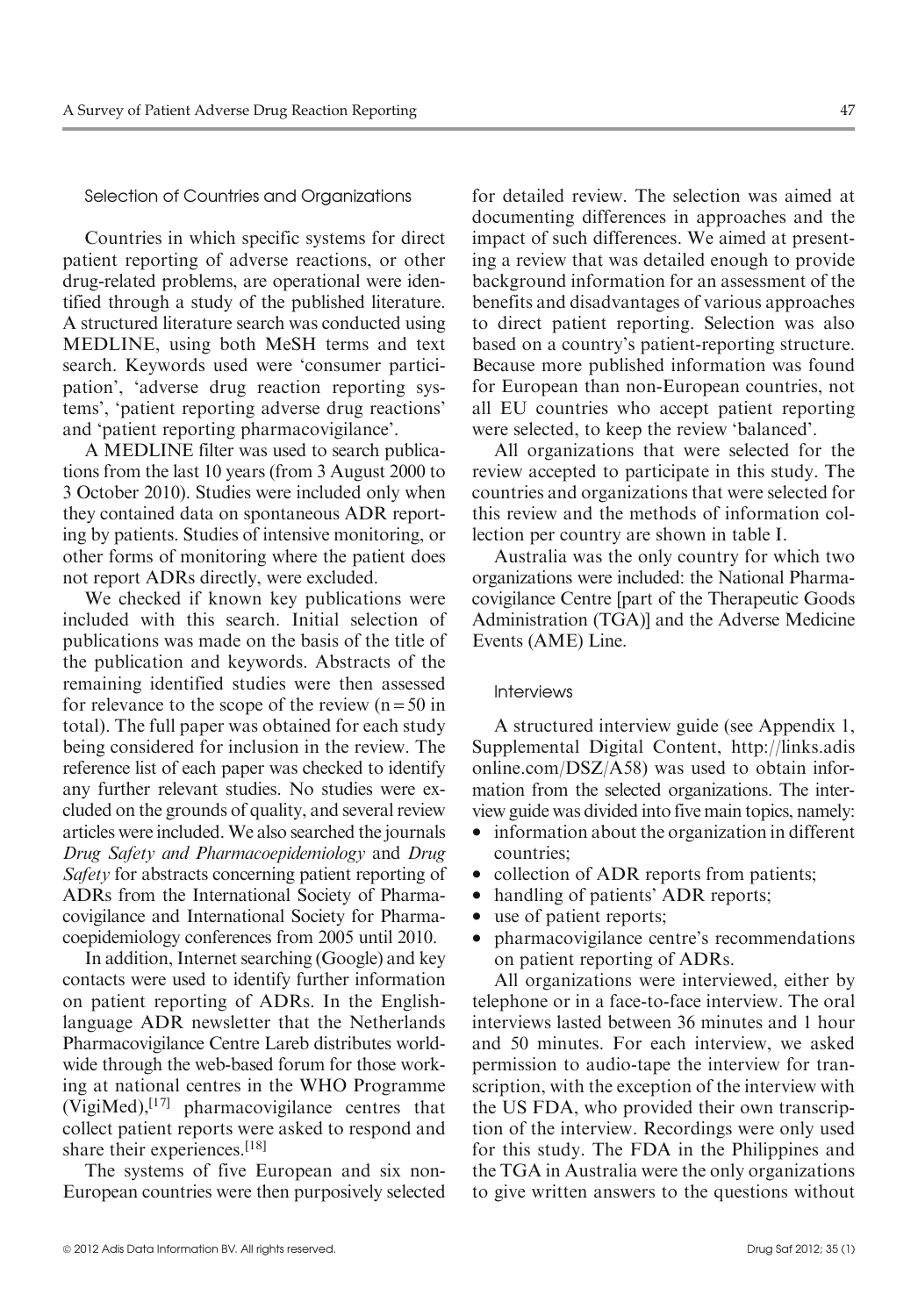| Country     | Organization (website)                                                                                         | Method of information collection                                                                                                                                                                                                                                                       |
|-------------|----------------------------------------------------------------------------------------------------------------|----------------------------------------------------------------------------------------------------------------------------------------------------------------------------------------------------------------------------------------------------------------------------------------|
| Australia   | Therapeutic Goods Administration [TGA] (http://www.tga.gov.au/)                                                | E-mail correspondence                                                                                                                                                                                                                                                                  |
|             | Adverse Medicines Events [AME] Line (http://www.mater.org.au/ame/)                                             | Telephone interview, e-mail correspondence                                                                                                                                                                                                                                             |
| Canada      | Health Canada (http://www.hc-sc.gc.ca/index-eng.php)                                                           | Telephone interview, e-mail correspondence                                                                                                                                                                                                                                             |
| Denmark     | Danish Medicines Agency [DMA] (http://www.dkma.dk/)                                                            | Face-to-face interview, field visit                                                                                                                                                                                                                                                    |
| Netherlands | Netherlands Pharmacovigilance Centre Lareb (http://www.lareb.nl) <sup>a</sup>                                  | Face-to-face interview, field visit                                                                                                                                                                                                                                                    |
| New Zealand | Centre for Adverse Reactions Monitoring [CARM] pharmacovigilance<br>centre (http://carm.otago.ac.nz/start.asp) | Telephone interview, e-mail correspondence                                                                                                                                                                                                                                             |
| Norway      | Norwegian Medicines Agency (http://www.legemiddelverket.no)                                                    | Telephone interview, e-mail correspondence                                                                                                                                                                                                                                             |
| Malaysia    | Malaysian Adverse Drug Reactions Advisory Committee [MADRAC]<br>(http://portal.bpfk.gov.my/)                   | Telephone interview, e-mail correspondence                                                                                                                                                                                                                                             |
| Philippines | Food and Drug Administration (http://uhmis1.doh.gov.ph/adverse/<br>revised_ADR_form_march_2011.pdf)            | E-mail correspondence and the report 'Review of<br><b>Consumer Reporting in Medicines Surveillance</b><br>System - International experiences and the pilot<br>implementation in the Philippines' (report on the<br>evaluation of the pilot of patient reporting in the<br>Philippines) |
| Sweden      | Medical Products Agency (http://www.lakemedelsverket.se/)                                                      | Face-to-face interview, field visit                                                                                                                                                                                                                                                    |
| <b>UK</b>   | Medicines and Healthcare products Regulatory Agency [MHRA]<br>(http://www.mhra.gov.uk/)                        | Face-to-face interview, e-mail correspondence,<br>field visit                                                                                                                                                                                                                          |
| US          | US FDA (http://www.fda.gov/Safety/MedWatch/)                                                                   | Telephone interview, e-mail correspondence                                                                                                                                                                                                                                             |
| a           | Three of the authors are employed by the Netherlands Pharmacovigilance Centre Lareb.                           |                                                                                                                                                                                                                                                                                        |
|             | <b>WPRO</b> = Western Pacific Regional Office.                                                                 |                                                                                                                                                                                                                                                                                        |

Table I. The countries and organizations that were selected for this review and the methods of information collection per country

a telephone or face-to face interview. The Philippines provided an evaluation of their pilot patient reporting project as background documentation (Philippines FDA, personal communication). In addition, field visits were conducted to obtain more detailed information about patient reporting schemes in the UK, Sweden, Denmark and the Netherlands. Interviews and field visits were conducted in the second half of 2010.

# Data Analysis

Information from the transcribed interviews was categorized according to the questions in the interview guide. The cutting and pasting of the information was done manually. A preliminary report of the survey was sent to all participants for feedback, and the report was then revised and further condensed.

# **Results**

The results are presented in different topics, as follows: information on the organization; collection of ADR reports from patients; handling of patient ADR reports; utilization of patients' reports; and pharmacovigilance centres' recommendations on patient reporting of ADRs.

# Information on the Organization

The pharmacovigilance centres operating a spontaneous ADR reporting system are generally part of the drug regulatory authority and are usually funded (partially) by user fees paid by the pharmaceutical industry or relevant government health department. The pharmacovigilance centres in the Netherlands and New Zealand are independent organizations that run the national spontaneous reporting system on behalf of the drug regulatory authority. In Australia, in addition to the TGA, the AME Line was interviewed. The AME Line is funded by the government through the National Prescribing Service and assists patients by collecting relevant information and passing this information on to the TGA.

All organizations collect reports from both patients and healthcare professionals. There are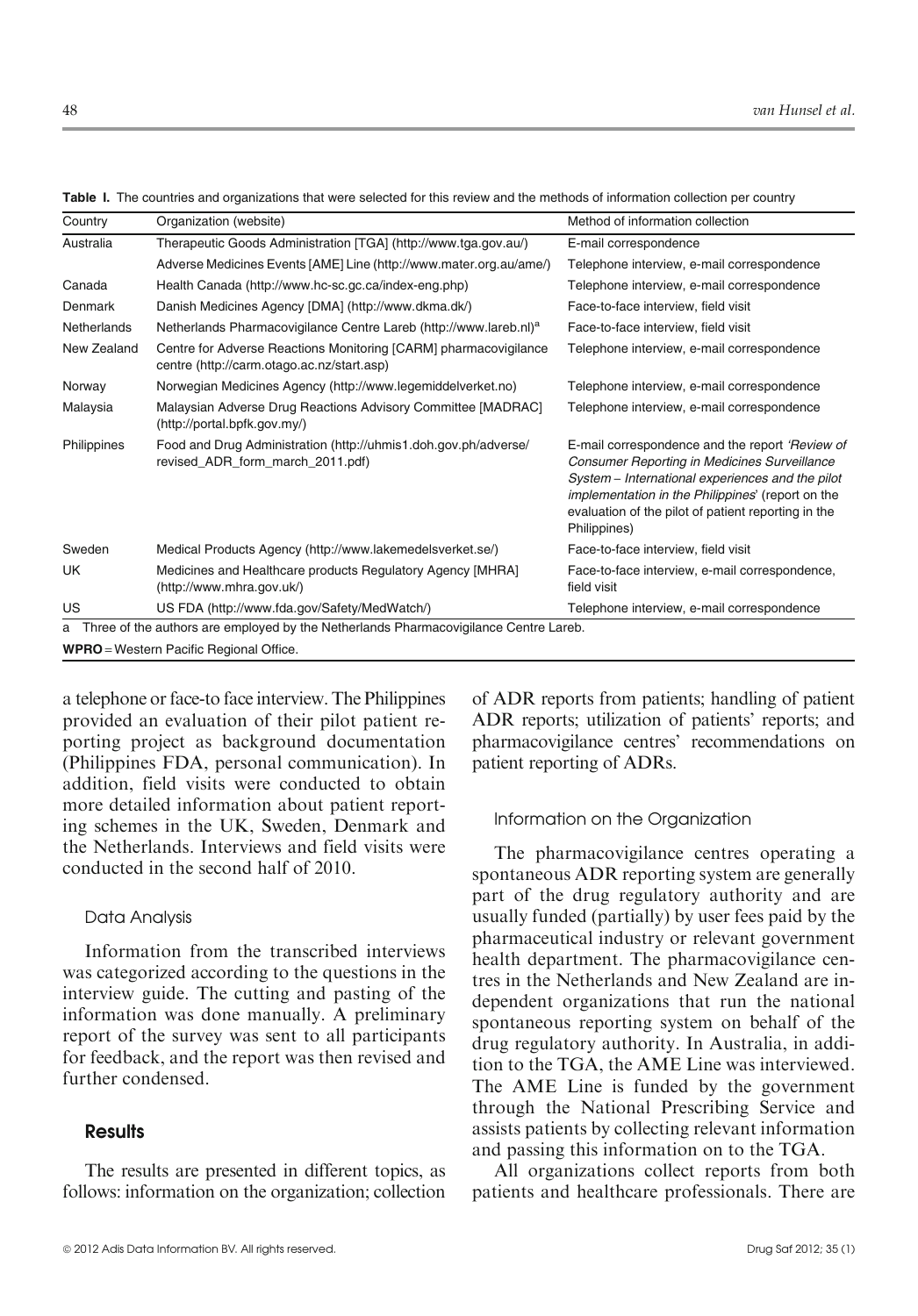only two pharmacovigilance centres that have a formalized agreement with other organizations to receive ADR reports forwarded by them – the Netherlands Pharmacovigilance Centre Lareb and the TGA in Australia.

Some pharmacovigilance centres accept reports about quality defects or medication errors; in other countries these are forwarded to separate organizations or departments.

Reports on unregistered products are accepted in most countries, but not all; Norway, for instance, accepts only reports on drugs that are registered in Norway.

#### Start of the Patient Reporting Schemes and Motives for Collecting Patient Reports

In table II, the start dates of the patient reporting schemes are listed for each country. Countries that started patient reporting more recently did this for reasons such as 'empowerment of patients', 'taking patients seriously', 'EU initiatives' or 'partially solving the problem of underreporting'. For the Philippines and Malaysia a pilot programme with patient reporting was funded by the WHO and started in 2008 and 2007, respectively.

# Number of Patient Reports in the Adverse Drug Reaction (ADR) Databases

Table II presents quantitative details about patient reporting for each country.

# Promotion of the Reporting System

All organizations have a website with information about the reporting scheme for patients, with the exception of the Philippines. Other methods of making the public aware of the reporting scheme are flyers/leaflets or posters (distributed mostly through community pharmacies), television advertisements or targeting patients through patient organizations. There are some countries that have not actively promoted the patients' reporting scheme, for example New Zealand and Sweden, because of a lack of resources relating to both public relations as well as for handling of the reports. Most countries would ideally spend more resources on making the public aware of patient ADR reporting schemes. In addition, campaigns aimed at reaching the general public have not

always been hugely successful and some organizations expressed that they believe the awareness of the public about their access to the reporting scheme is still low.

Collection of ADR Reports from Patients

#### Methods of Reporting

As shown in table III, most countries have three different ways for patients to report ADRs: a paper form (that can be sent by mail or faxed), an electronic form on a website or by telephone. Patients in the Netherlands, Denmark and Norway can only report electronically; electronic forms are not available in the Philippines and Malaysia. In Malaysia, consumers can report by e-mail if they prefer and there is a downloadable form available on the website.

#### Electronic Reporting Forms

As shown in table IV, all available electronic reporting forms allow patients to use free text in describing the reaction. Some forms have no mandatory fields and allow user-friendly patient reporting. In some countries, e.g. Norway, the UK and the Netherlands, the electronic forms are more sophisticated and allow checks for completeness and importation of data directly to a database. These forms are mostly based on an International Conference on Harmonisation E2B XML[20] standard for exchanging information. Predefined lists of ADRs are generally not used in the reporting forms, with the exception of some forms used to report ADRs associated with pandemic influenza vaccines during 2009–10. Dropdown lists are also used in some electronic forms to help the patient choose the correct suspect and concomitant drugs; these drop-down lists are based on the country's own drug dictionaries.

#### Differences in Reporting Forms

Most countries use different forms for patients and healthcare professionals, although the content of the forms is approximately the same. Some countries choose to have a more 'open' form for patients, with more free text, whereas other countries prefer a very structured patient reporting form.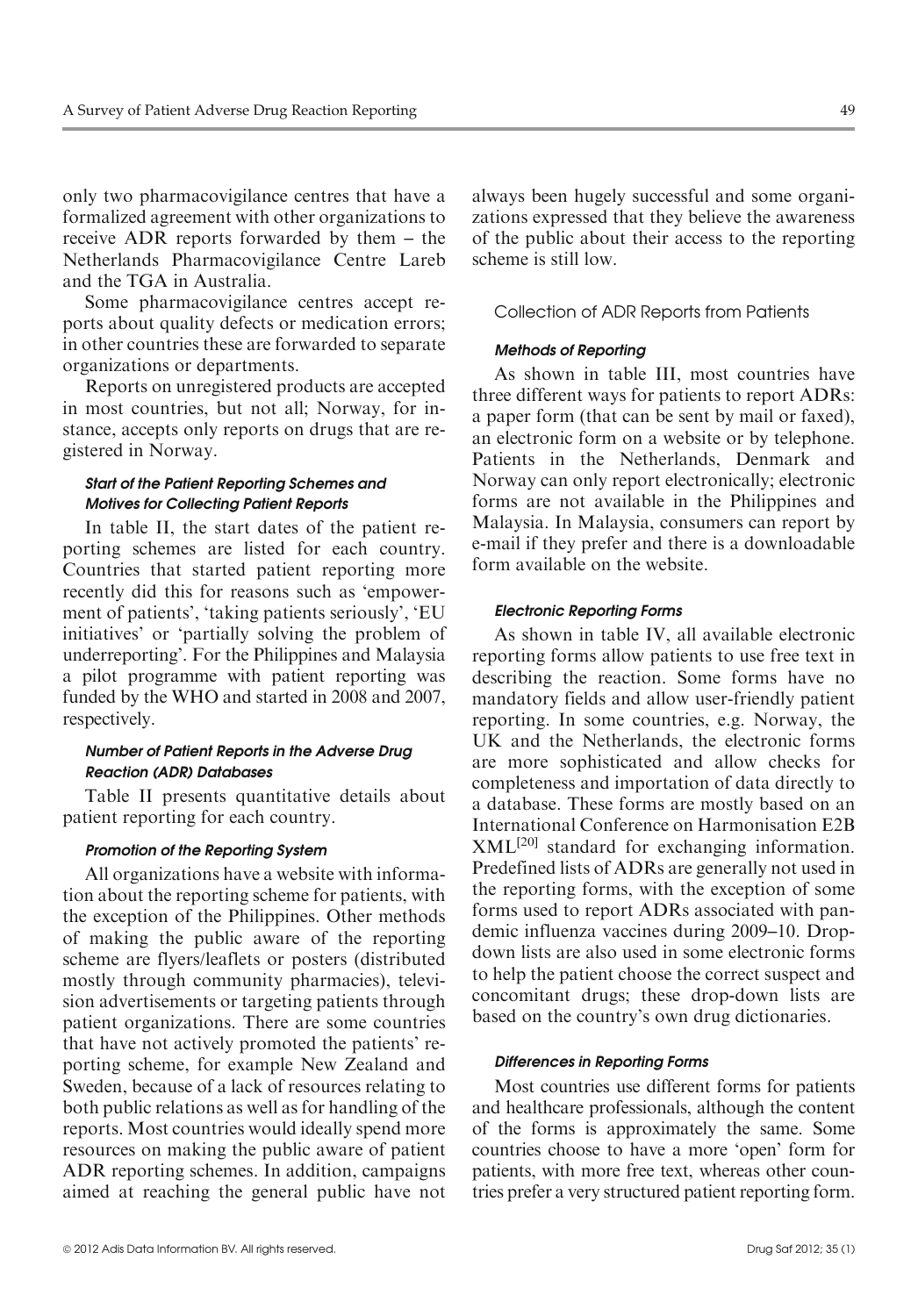| Country            | Start of consumer<br>reporting schemes | Total number of reports                                                                                                | Number of consumer reports                                                                                                                                                                                                                                                                                           |
|--------------------|----------------------------------------|------------------------------------------------------------------------------------------------------------------------|----------------------------------------------------------------------------------------------------------------------------------------------------------------------------------------------------------------------------------------------------------------------------------------------------------------------|
| Australia          | 1964 (AME Line<br>since 2003)          | TGA total: >240 000<br>2009: 13298                                                                                     | TGA total: 6323<br>2009: 1307                                                                                                                                                                                                                                                                                        |
| Canada             | 1965                                   | 2009: 26 061                                                                                                           | 2009: 8428 (32.3% of total)                                                                                                                                                                                                                                                                                          |
| Denmark            | <b>July 2003</b>                       | 2009: 5000                                                                                                             | 2009: 1500                                                                                                                                                                                                                                                                                                           |
| <b>Netherlands</b> | 1 April 2003                           | 2009: 9989<br>In 2009, 7138 additional reports were<br>received on the swine flu vaccine                               | 2009: 1566<br>In 2009, 5981 additional reports were received from<br>consumers on the swine flu vaccine                                                                                                                                                                                                              |
| New Zealand        | 1965                                   | <b>ND</b>                                                                                                              | 1-2% of all reports in the database are from<br>consumers                                                                                                                                                                                                                                                            |
| Norway             | 1 March 2010                           | <b>ND</b>                                                                                                              | Until 11 July 2010: 115<br>30 consumer reports per month (14% of total)                                                                                                                                                                                                                                              |
| Malaysia           | The pilot was started<br>in 2007       | 2005-10: 18 000 (not more than 10% came<br>in through the pharmaceutical industry)                                     | Since 2007, about 80 consumer reports were received<br>in total                                                                                                                                                                                                                                                      |
| Philippines        | The pilot was started<br>in 2008       | <b>ND</b>                                                                                                              | 21 reports were received during the 4-month pilot<br>period from August-November 2008<br>From 27 October 2009-30 April 2010: 131 reports                                                                                                                                                                             |
| Sweden             | <b>June 2008</b>                       | Approximately 4000 healthcare<br>professionals' reports per year<br>2009: 6000 reports due to the influenza<br>vaccine | A few hundred reports until the influenza pandemic in<br>2009. As at the beginning of February 2010, more than<br>2000 reports                                                                                                                                                                                       |
| <b>UK</b>          | 2005                                   | <b>ND</b>                                                                                                              | To the end of 2009: 10 284 (excluding pandemic<br>reports). 18% of ADR reports were submitted by<br>patients[19]                                                                                                                                                                                                     |
| US                 | 1969                                   | 2009: 580 904 reports, of which 490 835<br>were entered in the FDA Adverse Event<br>Reporting System database          | 2009: 272 989 (57%)<br>In 2000, there were 46 249 reports submitted by<br>consumers, increasing to 272 989 in 2009. <sup>8</sup> Since<br>2006, the FDA has received more reports from<br>consumers than physicians and pharmacists, but less<br>than the total reports submitted by all healthcare<br>professionals |

Table II. Start of consumer reporting schemes and quantitative details about consumer reporting per country<sup>a,b</sup>

a Some countries do not make a distinction in their statistics between reports received directly by patients and healthcare professionals or reports received from these groups through the pharmaceutical industry. For countries such as Canada and the US, a large part of their patient reports are received through the pharmaceutical industry.

b For most countries, the overall number of (patient) reports for 2009 (and the first part of 2010) was exceptionally high, mostly due to reports about the new H1N1-influenza A (swine flu) vaccine.

AME =Adverse Medicine Events; ND = no data; TGA = Therapeutic Goods Administration.

# Handling of Patient ADR Reports

As shown in table V, the route of handling of patients' and healthcare professionals' ADR reports is the same for most countries. All organizations code the ADRs before storing the reports in their database with either MedDRA®[21] or WHO Adverse Reactions Terminology (WHO-ART) terminologies.[22]

Table VI shows how patient and healthcare professionals' reports are shared with international databases.

#### Feedback

Personalized feedback on the reported association between the drug and reported ADR for each report is only given in the Netherlands,<sup>[23]</sup> New Zealand<sup>[24]</sup> and Malaysia, and in Australia by the AME Line (see table VII for details). The other countries only send a letter of confirmation upon receiving the report and/or information about what will happen to the report.

The Medicines and Healthcare products Regulatory Agency (MHRA) in the UK automatically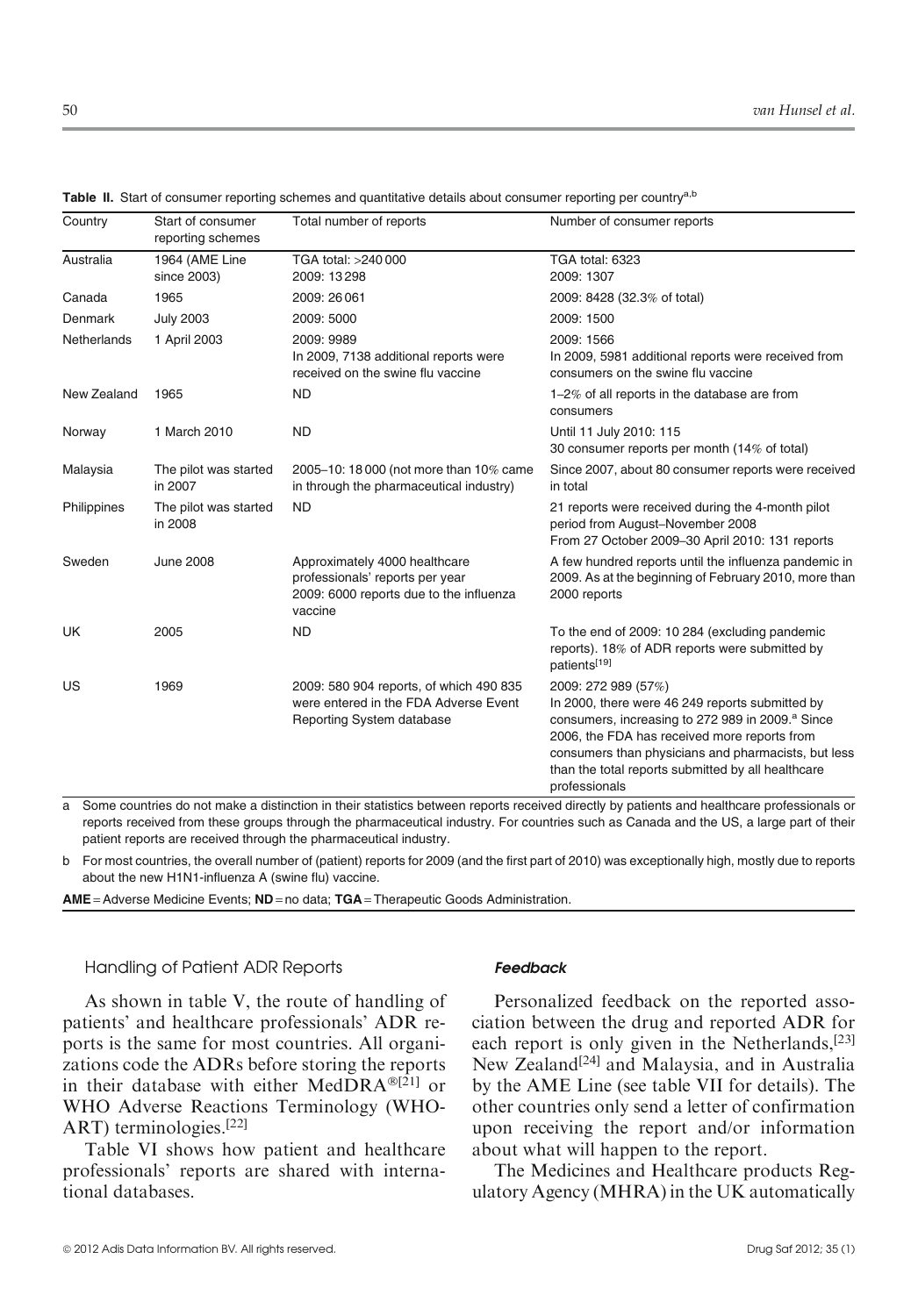Table III. Method of adverse drug reaction report collection per country

| Country                                               | Telephone | Electronic forms | Paper forms |  |
|-------------------------------------------------------|-----------|------------------|-------------|--|
| Australia                                             |           |                  |             |  |
| Canada                                                |           |                  |             |  |
| Denmark                                               |           | ✓                |             |  |
| Malaysia                                              |           |                  |             |  |
| Netherlands                                           |           |                  |             |  |
| New Zealand                                           |           |                  |             |  |
| Norway                                                |           |                  |             |  |
| Philippines                                           |           |                  |             |  |
| Sweden                                                |           |                  |             |  |
| UK                                                    |           |                  |             |  |
| US                                                    |           |                  |             |  |
| $\checkmark$ indicates method of reporting available. |           |                  |             |  |

generates an acknowledgement letter to all reporters that provides a unique reference number for the case, as well as links to Drug Analysis Prints[25] on their website, and their electronic monthly bulletin, Drug Safety Update.<sup>[26]</sup>

#### Identification of Patients in the Database, and Checks for Duplicate Reports

All countries need some basic information about the patient, drug and suspected ADR to be able to include the report in their database. In the EU, requirements for the basic information on patient identification are described in Volume 9A

Table IV. Specifications for electronic reporting forms<sup>a</sup>

guidance of the European Commission.[27] Some of the organizations have made these required fields mandatory in the electronic reporting forms.

Several countries ask for the patients' contact details, such as addresses, telephone numbers or e-mail-addresses. This information can be used to contact the patient for follow-up information or to send them feedback. The information that is collected and stored in the database also depends upon privacy laws in the different countries; the Norwegian Medicines Agency has no way of contacting patients.

In all countries it is possible for non-healthcare professionals to report for others. For example, parents can report for their children and vice versa.

All countries, with the exception of Malaysia, have some kind of system for checking for duplicates. This can be an automated system upon entry of ADR reports in the database that checks certain characteristics of the reports (combined with manual checks), such as the system used at the Netherlands Pharmacovigilance Centre Lareb, or a manual check when reviewing potential signals, such as in the UK or Sweden. The US FDA uses a data mining algorithm to remove duplicates; there is no systematic way to identify duplicates at the point of entry. An algorithm is also used in Australia to check for duplicate reports.

| Country              | Use of free-text<br>in form | Mandatory<br>fields in form | Forms automatically<br>imported in<br>database | Drop-down lists for<br>selection of ADRs<br>used in form | Drop-down list for<br>selection of (co-)<br>medication used |
|----------------------|-----------------------------|-----------------------------|------------------------------------------------|----------------------------------------------------------|-------------------------------------------------------------|
| Australia (TGA)      | Available                   | Available                   | <b>Unknown</b>                                 | Not available                                            | Not available                                               |
| Australia (AME-Line) | Available                   | Not available               | Not available                                  | Not available                                            | Not available                                               |
| Canada               | Available                   | Available                   | Not available                                  | Not available                                            | Not available                                               |
| Denmark              | Available                   | Available                   | Not available <sup>b</sup>                     | Not available                                            | Available                                                   |
| Netherlands          | Available                   | Available                   | Available                                      | Not available                                            | Available                                                   |
| New Zealand          | Available                   | Not available               | Not available                                  | Not available                                            | Not available                                               |
| Norway               | Available                   | Available                   | Available                                      | Not available                                            | Available                                                   |
| Sweden               | Available                   | Available                   | Available                                      | Not available                                            | Not available                                               |
| UK.                  | Available                   | Available                   | Available                                      | Available                                                | Available                                                   |
| US                   | Available                   | Available                   | Unknown                                        | Not available                                            | Not available                                               |

a Electronic patient reporting forms were not available for Malaysia and the Philippines.

b At the time of the interview, the forms were not automatically imported in the database; in the new system that the Danish Medicines Agency uses, this will have changed.

ADRs = adverse drug reactions; AME = Adverse Medicines Events; TGA = Therapeutic Goods Administration.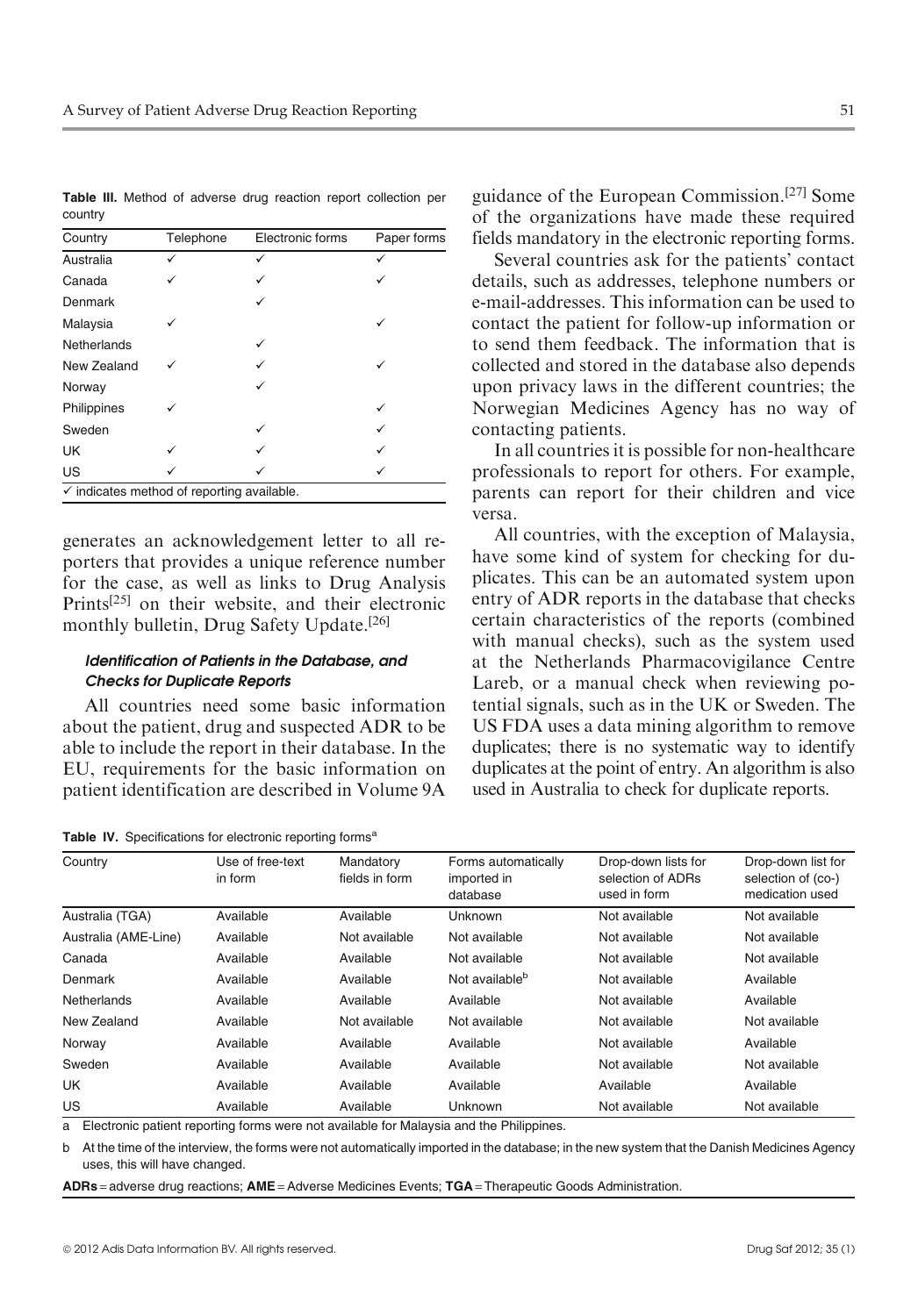Table V. Differences in the route of handling for patients' and healthcare professionals' reports

| Country     | Same route<br>of handling | Different route<br>of handling |
|-------------|---------------------------|--------------------------------|
| Australia   | $\mathcal{V}^a$           |                                |
| Canada      | ✓                         |                                |
| Denmark     | ✓                         |                                |
| Malaysia    | ✓                         |                                |
| Netherlands |                           |                                |
| New Zealand | ✓                         |                                |
| Norway      |                           | $\checkmark$                   |
| Philippines |                           | $\checkmark$ <sup>c</sup>      |
| Sweden      |                           | $\mathcal{V}^{\text{d}}$       |
| UK          | ✓                         |                                |
| US          |                           |                                |

a In Australia, reports from the AME Line are forwarded to the Therapeutic Goods Administration where they are kept in the national database; from there the route of handling is the same. The AME Line keeps a record of the information they receive in their own database.

- b Patients report directly to the Norwegian Medicines Agency through an electronic reporting form, while healthcare professionals report to regional centres on paper.
- c The Phillipines did not forward the patient reports they received during their pilot period to the national adverse drug reaction database.
- d In Sweden, patient reports also come in directly to the Pharmacovigilance Department at the Medical Products Agency and are stored in the designated database (Kondis). The database used for healthcare professional reports (SWEDIS) is quite old, and at the start of the patient reporting scheme the Medical Products Agency chose not to add the patient reports to this database for technical reasons.

 $AME =$  Adverse Medicines Events;  $\checkmark$  indicates whether route of handling was the same or different.

#### Follow-up Information and Medical Confirmation

In all countries it is possible to ask patients for follow-up, with the exception of Norway, where patients can contact the Norwegian Medicines Agency if they actively want to give follow-up information. In the UK, patients are specifically asked on the reporting form if they wish to be contacted for follow-up information. Also in the UK, patients can elect to have a copy of the ADR report sent to their GP or any other healthcare professional.

In all countries, with the exception of Norway, it is possible to ask the patient for permission to contact their healthcare professional. This can either occur by having the patient fill in their healthcare professional's contact information on the reporting form and checking a consent box on the form confirming that they agree to this, or by contacting the patient later to ask for permission.

None of the organizations seek medical confirmation for each patient report. Mostly, healthcare professionals are only contacted in very serious cases or when the organization is looking into a potential new signal.

### Causality Assessment and Seriousness of ADRs

There is a difference between countries that do a causality assessment for each incoming ADR report (the Netherlands, New Zealand, Malaysia and the Philippines) and countries that only do a causality assessment of reports when they are looking at a potential signal (Canada, the UK, Denmark, Sweden and the US). The TGA in Australia does a causality assessment for serious reactions. In Norway, only reports from healthcare professionals are assessed for causality (in the regional centres) and not the patient reports. The Naranjo algorithm $^{[28]}$  and the causality assessment model of the WHO<sup>[29]</sup> are most frequently used to assess causality.

| Table VI. Sharing of reports with international databases |  |
|-----------------------------------------------------------|--|
|-----------------------------------------------------------|--|

| Country              | WHO database |            | EudraVigilance database |            |
|----------------------|--------------|------------|-------------------------|------------|
|                      | consumer     | <b>HCP</b> | consumer                | <b>HCP</b> |
|                      | reports      | report     | reports                 | reports    |
| Australia            |              |            |                         |            |
| Canada               |              |            |                         |            |
| Denmark <sup>a</sup> |              |            |                         |            |
| Malaysia             |              |            |                         |            |
| Netherlands          |              |            |                         |            |
| New Zealand          |              |            |                         |            |
| Norway <sup>a</sup>  |              |            |                         |            |
| Philippines          |              |            |                         |            |
| Sweden <sup>b</sup>  |              |            |                         |            |
| UK                   |              |            |                         |            |
| US                   |              |            |                         |            |

a Denmark and Norway share only serious reports with the EudraVigilance database.

b Sweden does not currently have an export function to share consumer reports with the WHO or EudraVigilance database.

 $HCP$  = healthcare professional;  $\checkmark$  indicates sharing of reports with the database.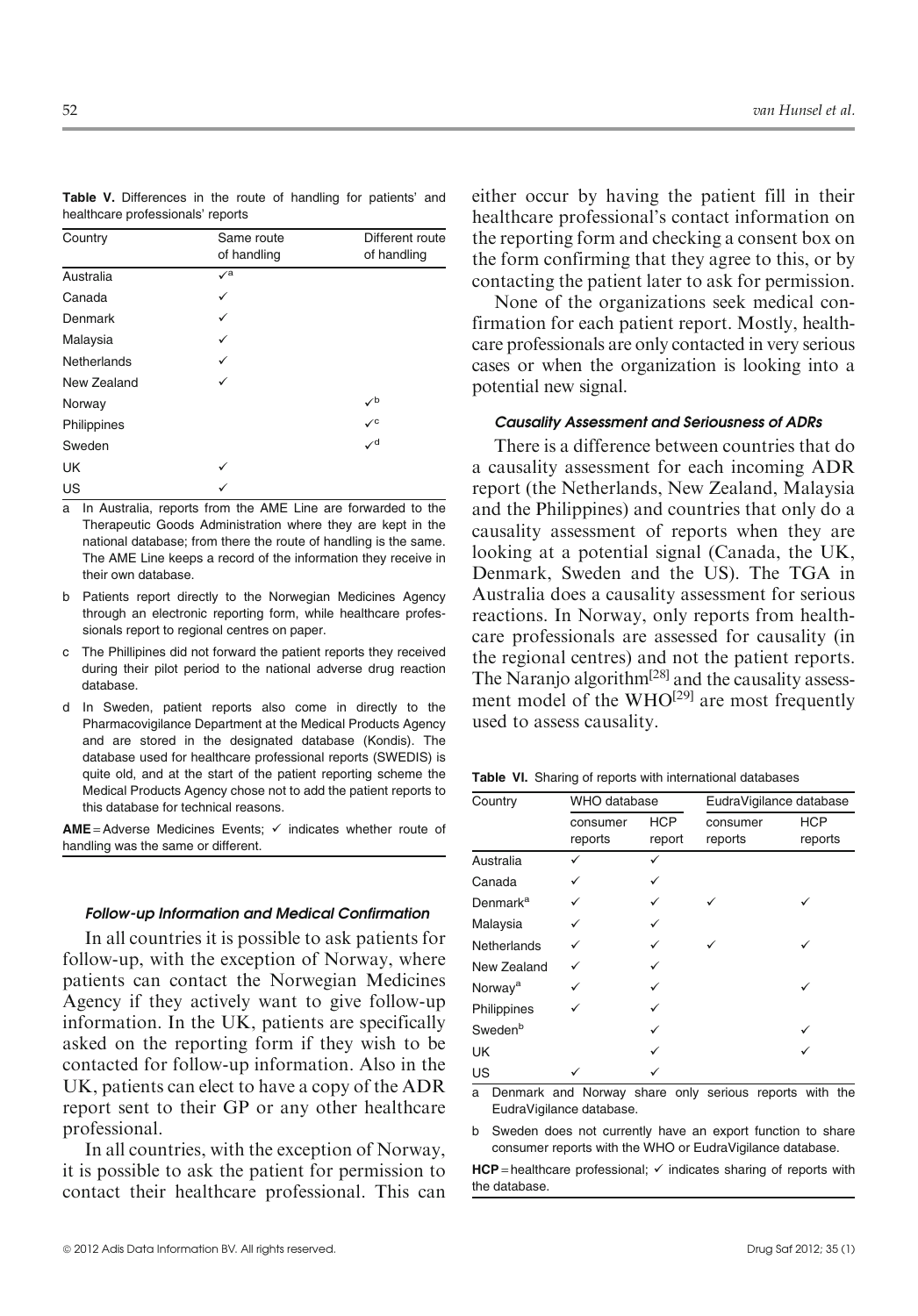| Country            | Patients     | Healthcare<br>professionals | Feedback provided                                                                                                                                                                                                                                                                                                                                                                                                                                                    |
|--------------------|--------------|-----------------------------|----------------------------------------------------------------------------------------------------------------------------------------------------------------------------------------------------------------------------------------------------------------------------------------------------------------------------------------------------------------------------------------------------------------------------------------------------------------------|
| Australia TGA      |              |                             |                                                                                                                                                                                                                                                                                                                                                                                                                                                                      |
| Australia AME Line | $\checkmark$ |                             | Information on the causality of a reported reaction and management of a suspected ADR via<br>telephone, and, in some cases, further written information about the reported association,<br>can be forwarded to the reporter                                                                                                                                                                                                                                          |
| Canada             |              |                             |                                                                                                                                                                                                                                                                                                                                                                                                                                                                      |
| Denmark            |              |                             |                                                                                                                                                                                                                                                                                                                                                                                                                                                                      |
| Malaysia           | ✓            | ✓                           | Healthcare professionals receive a summary of any previous reports of the association sent<br>to the National Pharmaceutical Control Bureau. Consumers receive information about the<br>investigation into the report, including what the incidence rate is and if the adverse effect is<br>usual or not                                                                                                                                                             |
| Netherlands        |              |                             | Personalized feedback about the reported drug-ADR association. Feedback typically consists<br>of information about the ADR from the Summary of Product Characteristics, literature sources<br>and information about previous reports in the Lareb database (latencies, drug withdrawal,<br>outcome, causality). In addition, in some cases feedback includes information about the<br>number of reports and disproportionality of an association in the WHO database |
| New Zealand        |              |                             | Feedback typically consists of the centre's causality assessment, the number of similar<br>reports in New Zealand and/or the WHO, plus any other additional information such as<br>at-risk groups and prevention issues that may be relevant or topical                                                                                                                                                                                                              |
| Norway             |              | ✓                           | Personalized feedback on the reported drug-ADR association                                                                                                                                                                                                                                                                                                                                                                                                           |
| Philippines        |              |                             |                                                                                                                                                                                                                                                                                                                                                                                                                                                                      |
| Sweden             |              |                             |                                                                                                                                                                                                                                                                                                                                                                                                                                                                      |
| <b>UK</b>          |              |                             |                                                                                                                                                                                                                                                                                                                                                                                                                                                                      |
| US                 |              |                             |                                                                                                                                                                                                                                                                                                                                                                                                                                                                      |

Table VII. Feedback given to patients and healthcare professionals

All countries assess the seriousness of reports, mostly by using the criteria of the CIOMS committee.[30] In the UK, the MHRA allocate an inhouse classification known as 'dictionary serious' to individual preferred terms within the MedDRA<sup>®</sup> following assessment by medically qualified staff within the MHRA.<sup>[10]</sup> Patients are asked some specific questions about the seriousness of their suspected ADR, which are not asked of healthcare professionals. The reporting form for patients also includes questions regarding the impact of the suspected ADR on daily life.

#### Utilization of Patient Reports

#### Using Patients' Reports for Signal Detection

In all countries, patient reports are used for signal detection purposes and in publications about ADRs. The Netherlands and the UK have published about their experiences with patient reporting and signal detection.<sup>[31-33]</sup> In the UK, patient reports have contributed to a number of safety signals including varenicline and aggression, scopolamine and visual hallucinations, and a food interaction between amlodipine and grapefruit juice.<sup>[34]</sup> The Philippines have examples of issues they picked up with their limited number of patient reports, such as the discovery of counterfeit drugs (Philippines FDA, personal communication).

The use of patient reports in signal detection has been hindered in Sweden by the separate databases they use and the fact that they cannot easily make listings at the moment. Despite this, the Swedish Medical Products Agency has used patient reports, for example, in the signal evaluation in the case of a herbal product that caused liver problems.[35]

#### Making Information from Patients' Reports Available

Most countries also publish information about the reports they receive on their website. For ex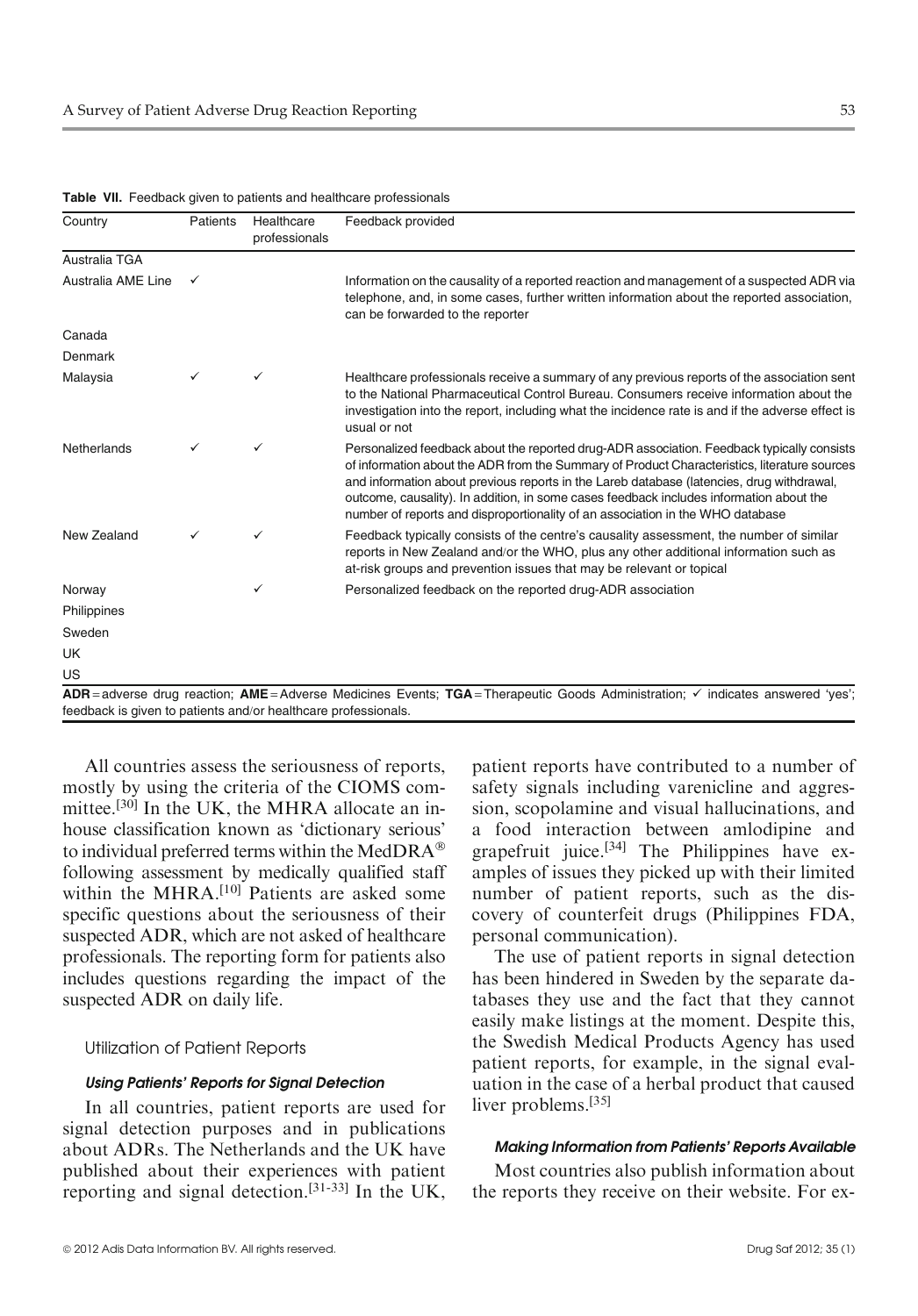ample, the Netherlands Pharmacovigilance Centre Lareb has an online ADR database on their website and Canada provide some of the data from the Canada Vigilance database on their website.[36,37] The UK MHRA does not have an online database but provides 'Drug Analysis Prints'<sup> $[25]$ </sup> on their website, which detail all spontaneous 'suspected' ADR reports received for a given drug substance in the UK.

#### **Workload**

None of the organizations hired additional staff when they started patient reporting. Patient reports can take more time to process, code and assess than healthcare professionals' reports but this does not necessarily have to be the case. The Netherlands and Norway only allow patients to report electronically and the reports are automatically imported into the database, saving the organizations time and ensuring completeness of data, which makes assessment easier. In the UK, the processing of patient reports takes the same amount of time as the healthcare professionals' reports. Patients do write a little more on average<sup>[10]</sup> but is not a problem for the online reports, which are also automatically imported into the database.

There is no special training for the assessment of patient reports other than the 'normal' pharmacovigilance training that staff receive at the organizations that were interviewed. Some organizations, such as the Netherlands Pharmacovigilance Centre Lareb, do a 'triage' with incoming reports so that the reports that adhere to certain criteria (for example, serious reports, high-signal value, suspect drug is a New Chemical Entity) are assessed by 'senior' assessors.

#### Pitfalls with Patient Reporting

None of the countries that were interviewed have experienced major pitfalls with patient reporting. Litigation is not an issue for most countries. Canada and the US have experience with patient reports being completed by lawyers but this was not mentioned as a major issue. In addition, the AME Line has some experience with reports driven by litigation in patients using the drug zolpidem.[38] Almost all countries have experience with increased reporting after media attention about safety issues or after the new influenza A (H1N1) vaccination campaign in 2009/2010. Increased reporting after media attention is not always seen as negative as it also increases awareness of the reporting scheme to the public.

Pharmacovigilance Centres' Recommendations on Patient Reporting of ADRs

Table VIII provides the main recommendations on patient reporting of ADRs expressed by the pharmacovigilance centres in this study.

# **Discussion**

A report on collective experiences in Europe published in 2010 suggested that patient reporting provides many benefits for pharmacovigilance, including involvement of the patient in their treatment.[7] This survey provides detailed information about the patient reporting schemes in pharmacovigilance centres in 11 countries worldwide and gives insight into the way patient reports are handled and used by pharmacovigilance centres.

Value of Patients' Reports in Signal Detection

Almost all countries in this review used patient reports in addition to reports from healthcare professionals for their signal detection strategies. Comparisons of patients' and healthcare professionals' reports from Denmark,<sup>[8]</sup> the Netherlands<sup>[9,31]</sup> and the UK<sup>[32,33]</sup> found that patients can provide a valuable contribution to signal detection. In the Netherlands, the proportion of patient reports contributing to generate signals was equal to the proportion of patient reports in the database. Apparently the presence of patient reports did not hamper the selection of signals in the Netherlands.<sup>[31]</sup> In the UK, combining patients and healthcare professionals' reports generated more potential signals than healthcare professionals' reports alone. Some potential signals in the dataset with only healthcare professionals' reports were lost when patient reports were added, but fewer than those gained. The addition of patient reports to the dataset identi-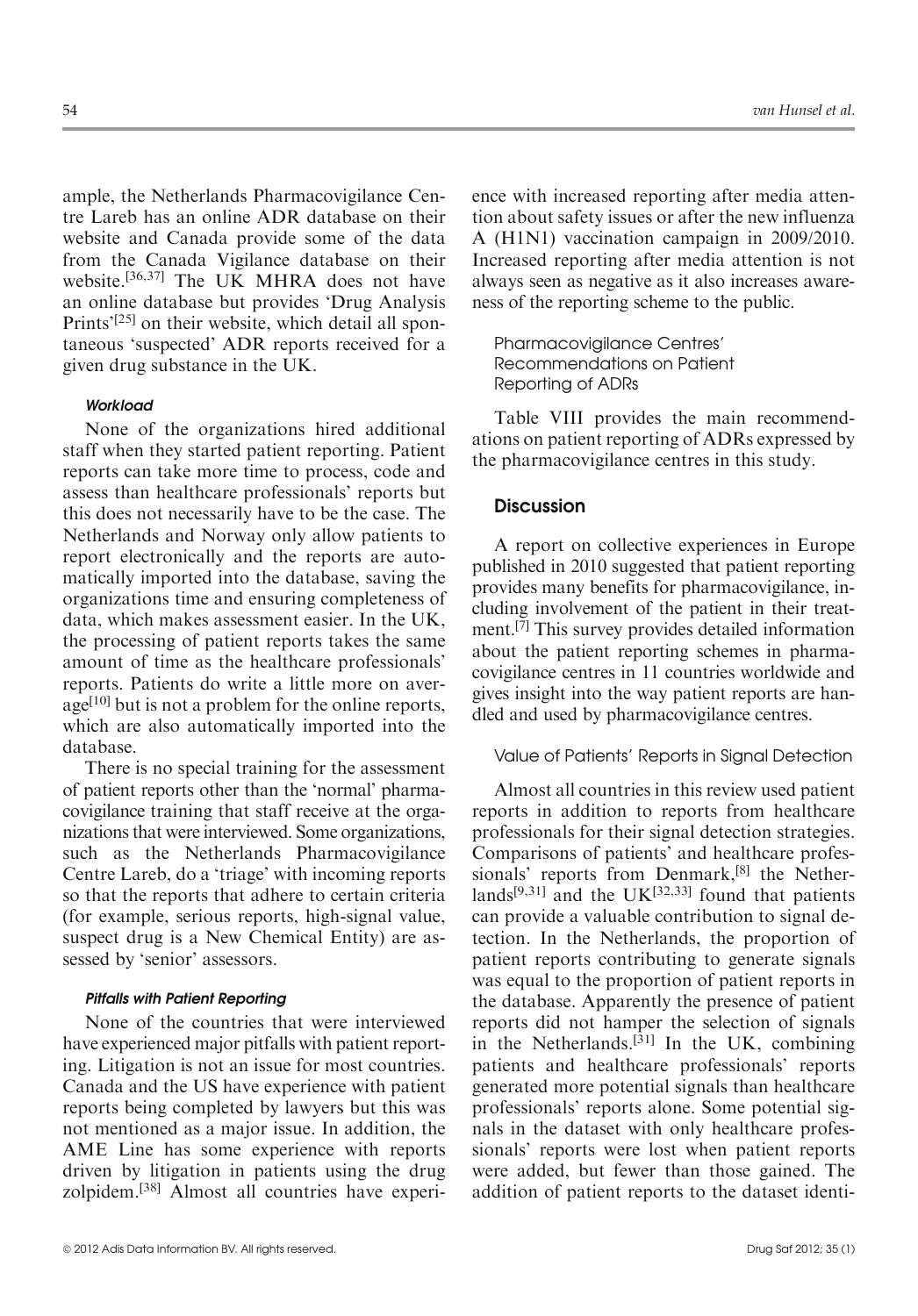fied 47 new 'serious' reactions not previously included in the Summary of Product Characteristics.[11,32,33] The impact of consumer reports on signal detection in the database of a pharmaceutical company was determined by Hammond et al.[39] using a disproportionality analysis. It was concluded from this study that adverse event reports submitted by consumers can help significantly in the early detection of safety signals.

The fact that not all countries share their patient reports with the WHO and/or the EudraVigilance database has the consequence that these reports are not taken into account if these databases are used for signal detection purposes.

### Public Awareness of Patient Reporting Schemes

The awareness that patients can report ADRs is still thought to be low in most countries. For example, the majority of patients in the UK are unaware that they are able to report ADRs.[19,40]

Engaging the public in pharmacovigilance is seen as an important issue by the participants in this review. However, patient reporting is not actively promoted in all countries where a reporting scheme for patients is in place, mainly because the organizations are lacking resources to organize large publicity campaigns and/or to handle a large number of reports in addition to healthcare professional reports.

Furthermore, not all patients in the various countries may have the same general knowledge about their medication and ADRs that may influence how active they are with reporting. In a study from Malaysia, community pharmacists were not aware of the direct patient reporting scheme and were sceptical about its success. Lack of awareness and patients' limited knowledge about their medications were viewed as barriers to patient reporting.<sup>[41]</sup> In a recent UK study, 10.5% of respondents who had previously reported an ADR to the MHRA suggested that greater publicity and promotion of the reporting scheme by healthcare professionals, plus wider availability and accessibility of the reporting forms, were required.[42] Another study from the UK discussed that patient opinions of the pharmacovigilance centre, their expectations of what will happen to the information in their report and how these expectations are handled are of great interest in sustaining patient interest in reporting, given that the motivation to report is primarily altruistic.[43] An emphasis on the benefits of reporters to other medicine users could be used to further motivate reporting from other patients.[43] The use of social media as a way to increase spontaneous reporting has recently been discussed;[44,45] however, this method may also have its disadvantages.[44] Using multiple media for disseminating information about a reporting scheme seems important to reach a wide audience.<sup>[19]</sup>

#### Practical Experiences

There are some differences between pharmacovigilance centres in the way (patient) reports are handled. For instance in the UK, the MHRA have tried to incorporate the impact on daily life into their patient reporting form by asking ''How bad was the suspected side effect''.[46] Most other countries only asked patients if the reaction led to one of regulatory authority's criteria for seriousness. Regulatory or medical seriousness may differ from patients' views on what constitutes a serious problem.[47]

Also in the UK, a copy of the patient's ADR report can be sent to the patient's general practitioner or any other healthcare professional if the patient enters their contact details. This practice is not used by most other pharmacovigilance centres.

There are only a limited number of countries who provide personalized feedback to patients. The desire for personalized feedback from patient reporters in the UK was high in a study on patients' views and experiences of making ADR reports to the MHRA.[28] Almost one-third of all respondents to the study expected feedback from the MHRA and more than 60% would have liked feedback.[42] In a study from the Netherlands, 44.8% of patients who reported did so because they wanted some kind of additional information from the pharmacovigilance centre.<sup>[23]</sup>

There is experience in some countries with reducing workload for pharmacovigilance centres by using structured, electronic reporting forms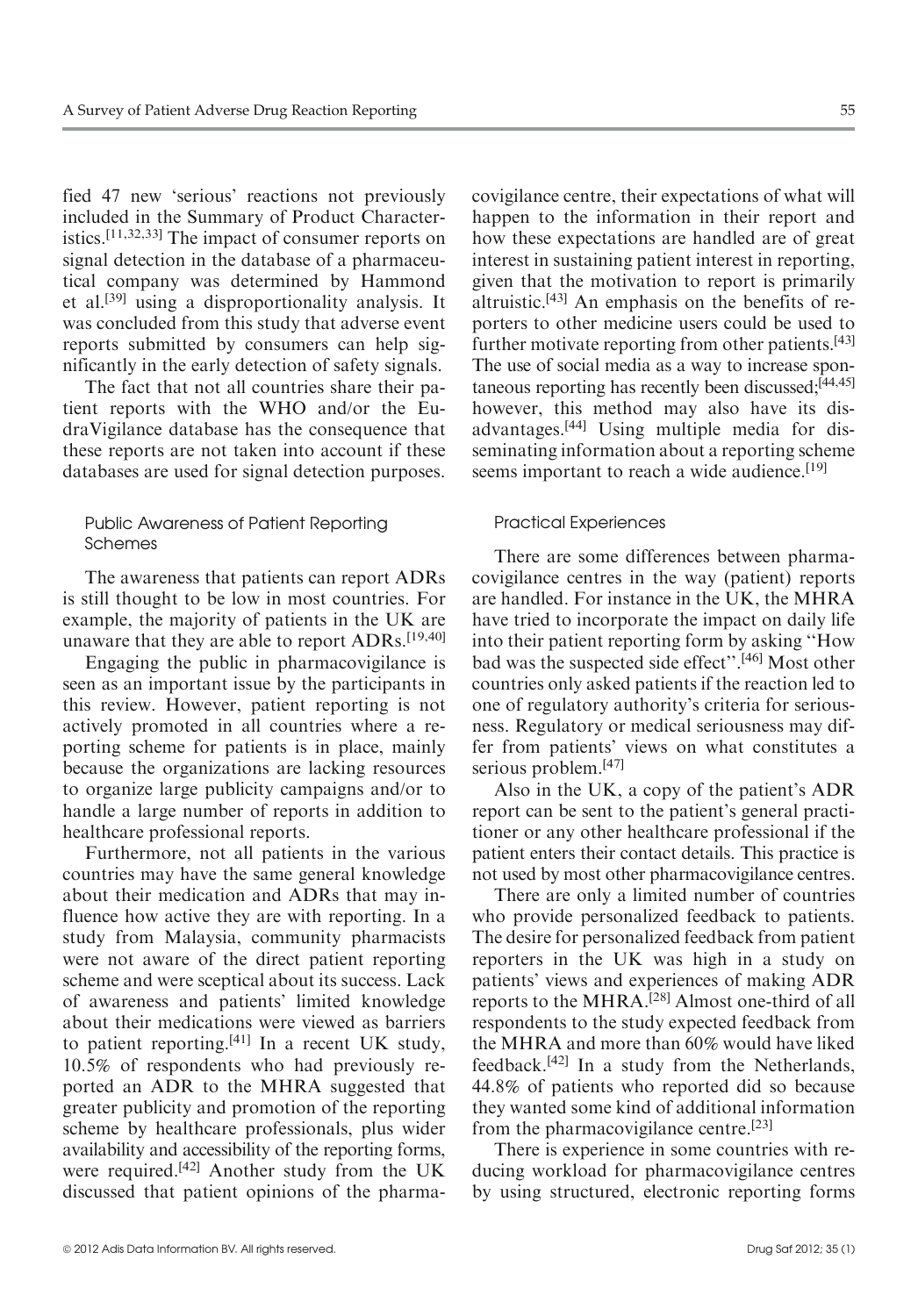| Country     | General recommendations                                                                                                                                                                                                                                                                                                                                                                                                                                                                                       | Practical recommendations                                                                                                                                                                                                                                                                                                                                                 | Promotion of the system                                                                                                                                                                                                                                                                                                     |
|-------------|---------------------------------------------------------------------------------------------------------------------------------------------------------------------------------------------------------------------------------------------------------------------------------------------------------------------------------------------------------------------------------------------------------------------------------------------------------------------------------------------------------------|---------------------------------------------------------------------------------------------------------------------------------------------------------------------------------------------------------------------------------------------------------------------------------------------------------------------------------------------------------------------------|-----------------------------------------------------------------------------------------------------------------------------------------------------------------------------------------------------------------------------------------------------------------------------------------------------------------------------|
| Australia   | Consumer reports provide a valuable<br>addition to the data available for the<br>monitoring of medicines safety, and<br>should be encouraged. The TGA feels<br>that a consumer is just as capable as a<br>healthcare professional of providing<br>information about a drug and a<br>suspected reaction to that drug. It is the<br>role of the pharmacovigilance experts<br>within national monitoring centres to<br>interpret these data and to code the<br>data in the national database in a<br>uniform way |                                                                                                                                                                                                                                                                                                                                                                           |                                                                                                                                                                                                                                                                                                                             |
| Canada      | Information from consumers can be<br>different from healthcare professionals.<br>The programme looks at the<br>information received, not the source                                                                                                                                                                                                                                                                                                                                                           |                                                                                                                                                                                                                                                                                                                                                                           |                                                                                                                                                                                                                                                                                                                             |
| Denmark     |                                                                                                                                                                                                                                                                                                                                                                                                                                                                                                               |                                                                                                                                                                                                                                                                                                                                                                           | Better marketing. Maybe there is a<br>tendency to underestimate the need of<br>the public for this new opportunity.<br>Proactively, citizens should be given<br>the skills to report, maybe through<br>dialogue with patient organizations.<br>Patient organizations could be a<br>partner advocating for patient reporting |
| Malaysia    |                                                                                                                                                                                                                                                                                                                                                                                                                                                                                                               | Having an electronic form for consumer<br>reporting would also be a way of<br>making consumers report more easily                                                                                                                                                                                                                                                         | You have to promote well your<br>consumer reporting system, and think<br>of the best way to reach the audience.<br>Lack of funding can be a difficulty here                                                                                                                                                                 |
| Netherlands | The past years of experience with<br>patient reporting have taught us that<br>patient reports contribute substantially<br>to the reporting of ADRs, both in<br>quantity and quality. Reports from<br>users of drugs are generally well<br>documented reports with valuable<br>information. The different point of view<br>from patients compared with healthcare<br>professionals is an interesting starting<br>point for obtaining valuable information                                                      | Working with an electronic patient<br>reporting form based on an E2B format<br>is feasible and has certain advantages;<br>it is not time consuming, basic<br>information has to be filled in by using<br>mandatory fields and the form is<br>automatically imported into the<br>database. In this way, a lot of reports<br>can be quickly processed with limited<br>staff |                                                                                                                                                                                                                                                                                                                             |
| New Zealand | Consumer reports complement the<br>pharmacovigilance database in<br>addition to healthcare professionals'<br>reports                                                                                                                                                                                                                                                                                                                                                                                          |                                                                                                                                                                                                                                                                                                                                                                           |                                                                                                                                                                                                                                                                                                                             |
| Norway      |                                                                                                                                                                                                                                                                                                                                                                                                                                                                                                               | The Norwegian Medicines Agency has<br>taken a lot of effort to reduce the<br>amount of handling for individual<br>reports. They think this is important<br>because human resources demand<br>money and even in rich countries<br>money must be prioritized right. It is<br>important to make a system that is<br>simple to handle                                         |                                                                                                                                                                                                                                                                                                                             |

Table VIII. Recommendations on patient adverse drug reaction (ADR) reporting per pharmacovigilance centre

Continued next page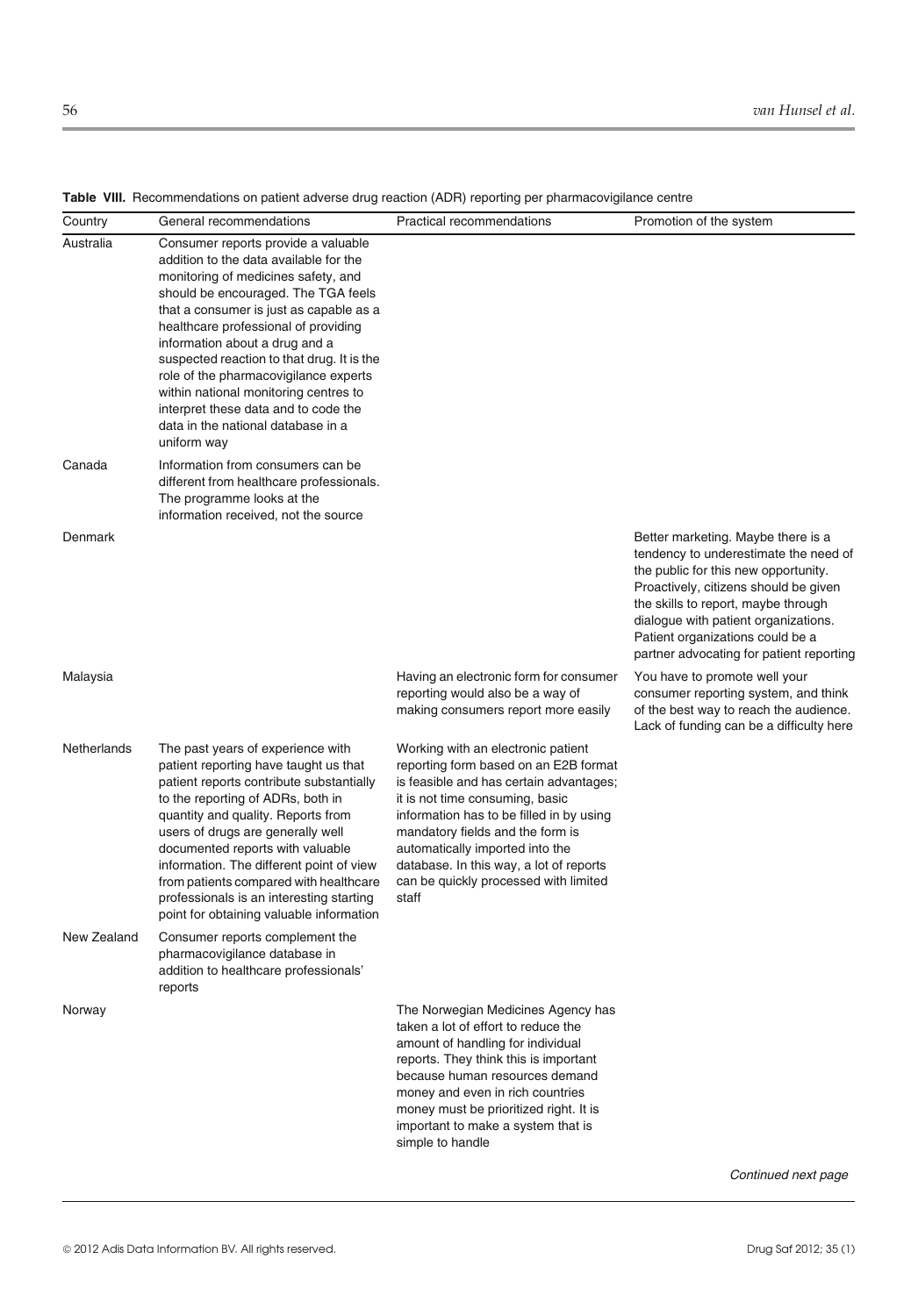| Table VIII, Contd |  |  |
|-------------------|--|--|
|-------------------|--|--|

| Country     | General recommendations                                                                                                                                                                                                                                                                                                                                       | Practical recommendations                                                                                                                                                                                                                                                                                                                                                                                                                                                                                                                                                                                | Promotion of the system                                                                                                                      |
|-------------|---------------------------------------------------------------------------------------------------------------------------------------------------------------------------------------------------------------------------------------------------------------------------------------------------------------------------------------------------------------|----------------------------------------------------------------------------------------------------------------------------------------------------------------------------------------------------------------------------------------------------------------------------------------------------------------------------------------------------------------------------------------------------------------------------------------------------------------------------------------------------------------------------------------------------------------------------------------------------------|----------------------------------------------------------------------------------------------------------------------------------------------|
|             |                                                                                                                                                                                                                                                                                                                                                               | Also, it is important to look to<br>international standards such as E2B<br>and universal designs of forms,<br>especially if you are designing an<br>electronic reporting form                                                                                                                                                                                                                                                                                                                                                                                                                            |                                                                                                                                              |
| Philippines |                                                                                                                                                                                                                                                                                                                                                               | A comprehensive reporting form should<br>be used<br>The consumer should be encouraged<br>to submit the report directly to the<br>pharmacovigilance centre by post,<br>hotline or online. The report should be<br>available on the pharmacovigilance<br>centre's website for download, and<br>online submission might be facilitated<br>through the website<br>On receipt of the reports, providing an<br>acknowledgement letter to consumers<br>can help engage them by assuring<br>them that the proper action will be taken<br>to investigate the reports and showing<br>them the value of each report | Increasing public awareness is the<br>most important factor for the successful<br>and sustainable operation of an ADR<br>reporting programme |
| Sweden      | Before you start with a new consumer<br>reporting scheme you have to think of<br>what your goals will be and how are you<br>going to use the system                                                                                                                                                                                                           | You should check what other countries<br>are doing, for example in the EU, and<br>what the legal requirements are for the<br>system<br>It is really important to have a good<br>reporting form and to work with a good<br>coding system for the cases<br>Think about the structure of your<br>database and how you are going to do<br>signal detection with the reports                                                                                                                                                                                                                                  |                                                                                                                                              |
| UK          |                                                                                                                                                                                                                                                                                                                                                               | It makes sense to have a joint system<br>for patients' and healthcare<br>professionals' reports with the same<br>database. It is important to define how<br>you want to analyze patients' reports for<br>signal detection, e.g. together with the<br>healthcare professionals' reports<br>You really have to make sure that your<br>reporting forms are piloted before you<br>make them available for patients to<br>make sure that they are user-friendly                                                                                                                                               |                                                                                                                                              |
| US          | Consumers offer a unique perspective<br>and their reports should be part of any<br>ongoing evaluation of the safety of<br>marketed products. The US FDA feels<br>this is an important policy that allows<br>consumers to have a voice in making<br>sure that products are safe and to<br>minimize risks and injury<br>TGA = Therapeutic Goods Administration. |                                                                                                                                                                                                                                                                                                                                                                                                                                                                                                                                                                                                          |                                                                                                                                              |

and database adaptations, such as automatically importing reporting forms, having automated checks for duplicate reports, having automated signal detection systems/data mining, etc. Obviously not all countries have the same resources for development of these systems.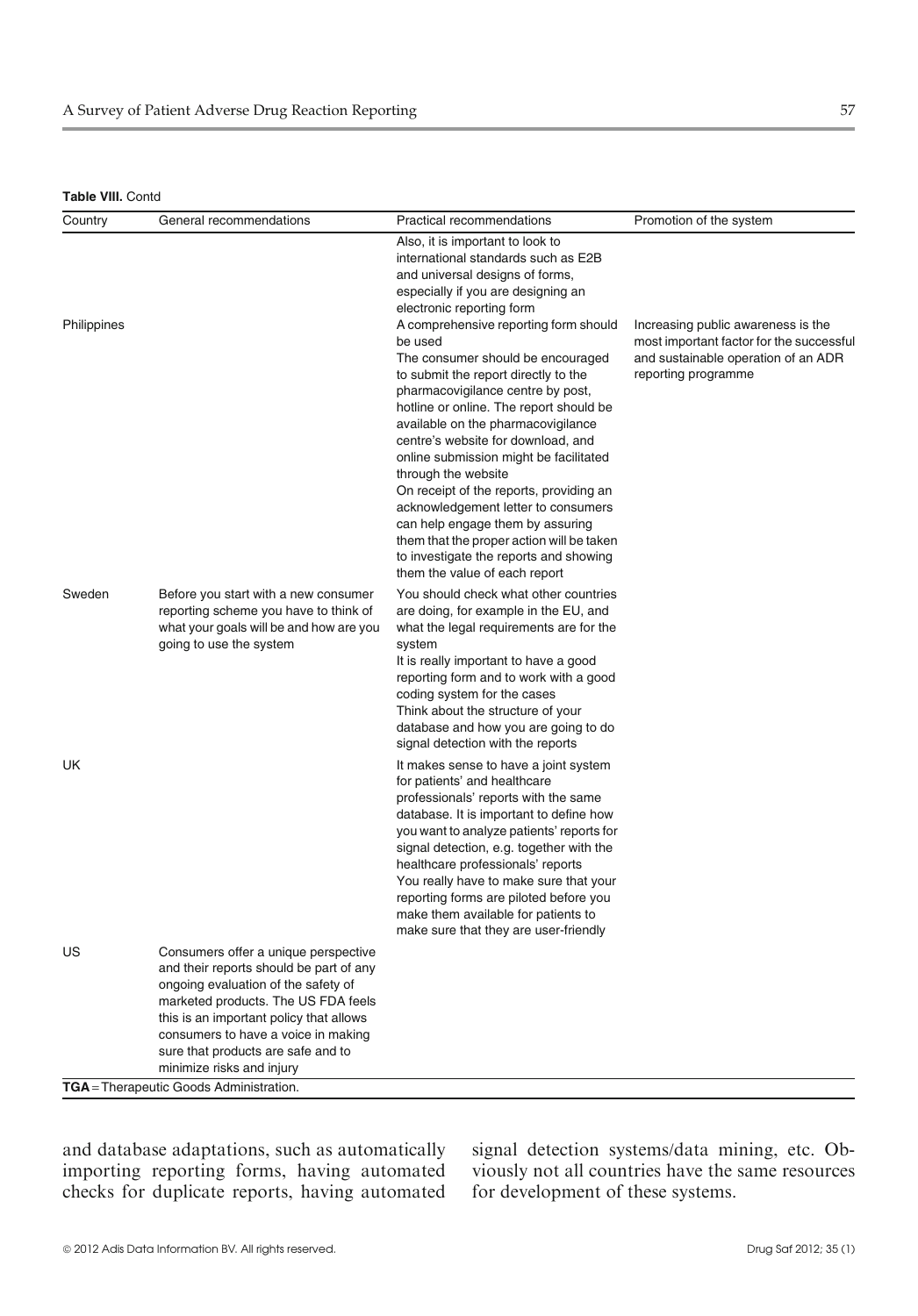Making the information/reporting forms userfriendly and comprehensible can be challenging but a number of organizations have tried to improve this, for instance by field-testing reporting forms.[48] Patients who reported ADRs in the UK found this (fairly) easy to  $\phi$ <sub>142</sub>] However, usability testing of the reporting methods revealed some issues with the online reporting form.[48]

A number of pharmacovigilance centres give information aimed at patients on their website. Importantly, the active involvement of patients and their organizations throughout the process when setting up patient reporting systems is vital in order to create a well functioning and easy-touse patient reporting system.

No major pitfalls with patient reporting were mentioned by the participating pharmacovigilance centres.

#### Evaluation of Patient Reporting Schemes

Although over the past few years more organizations have shared their experiences with patient reporting of ADRs through publications/ abstracts, for example the Netherlands,[9,15,23,31,49-51] the UK,<sup>[10,11,32-34,42,43,48,52-54]</sup> Denmark,<sup>[8]</sup> Sweden,<sup>[55]</sup> the US<sup>[56]</sup> and the AME Line in Australia.<sup>[38,57]</sup> only a limited number of countries have been actively evaluating their patient reporting scheme. Sharing information between organizations is still important to optimize the current systems. In light of the recent European Parliament legislative resolution of 22 September 2010 on pharmacovigilance of medicinal products for human use (Regulation [EC] No  $1235/2010$ <sup>[12]</sup> the need for information about, and evaluation of, patient reporting schemes seems evident.

#### Strengths and Limitations

The countries participating in the study were mainly identified in the published literature. A limitation of this study is that other countries where patient reporting is permitted remain unidentified. Also, a purposive selection was made of the countries who allow patients to report adverse reactions. As a result, a limited number of countries and organizations were interviewed, which affects the generalizability of the findings,

especially for lower income countries who permit patients to report.[58]

#### **Conclusions**

This article provides a comprehensive review on the methods used in patient reporting of ADRs. Although there are some differences in the way various countries handle patient reports of ADRs, the importance of giving the public the possibility of reporting and the additional scientific value of the collected data is widely recognized by the countries who participated in this review.

### Acknowledgements

The authors are indebted to all the National Pharmacovigilance Centre representatives and the AME Line who participated in this study.

This study was performed as part of the 'Monitoring Medicines' project, which is funded by the Seventh Framework Programme (FP-7) of the Research Directorate of the European Commission [grant 223566].

The authors do not have any conflicts of interest that are directly relevant to the content of this study.

#### References

- 1. Raine J. Risk management: a European Regulatory view. In: Mann RM, Andrews EB, editors. Pharmacovigilance. 2nd ed. Chichester: John Wily & Sons Ltd, 2007: 553-8
- 2. van Grootheest AC. Improving pharmacovigilance and the role of the pharmacist. Groningen: University of Groningen, 2003
- 3. Moore N, Begaud B. Improving pharmacovigilance in Europe. BMJ 2010; 340: c1694
- 4. The European Commission (EC). The EU pharmacovigilance system [online]. Available from URL: http://ec. europa.eu/health/human-use/pharmacovigilance/index\_en. htm. 9-2-2011 [Accessed 2011 Mar 18]
- 5. van Grootheest K, de Jong-van den Berg LTW. Patients' role in reporting adverse drug reactions. Expert Opin Drug Saf 2004; 3 (4): 363-8
- 6. Blenkinsopp A, Wilkie P, Wang M, et al. Patient reporting of suspected adverse drug reactions: a review of published literature and international experience. Br J Clin Pharmacol 2007; 63 (2): 148-56
- 7. Herxheimer A, Crombag R, Alves TL. Direct patient reporting of adverse drug reactions: a fifteen-country survey & literature review [online]. Available from URL: http:// www.haiweb.org/10052010/10\_May\_2010\_Report\_Direct\_ Patient\_Reporting\_of\_ADRs.pdf [Accessed 2010 Jul 19]
- 8. Aagaard L, Nielsen LH, Hansen EH. Consumer reporting of adverse drug reactions: a retrospective analysis of the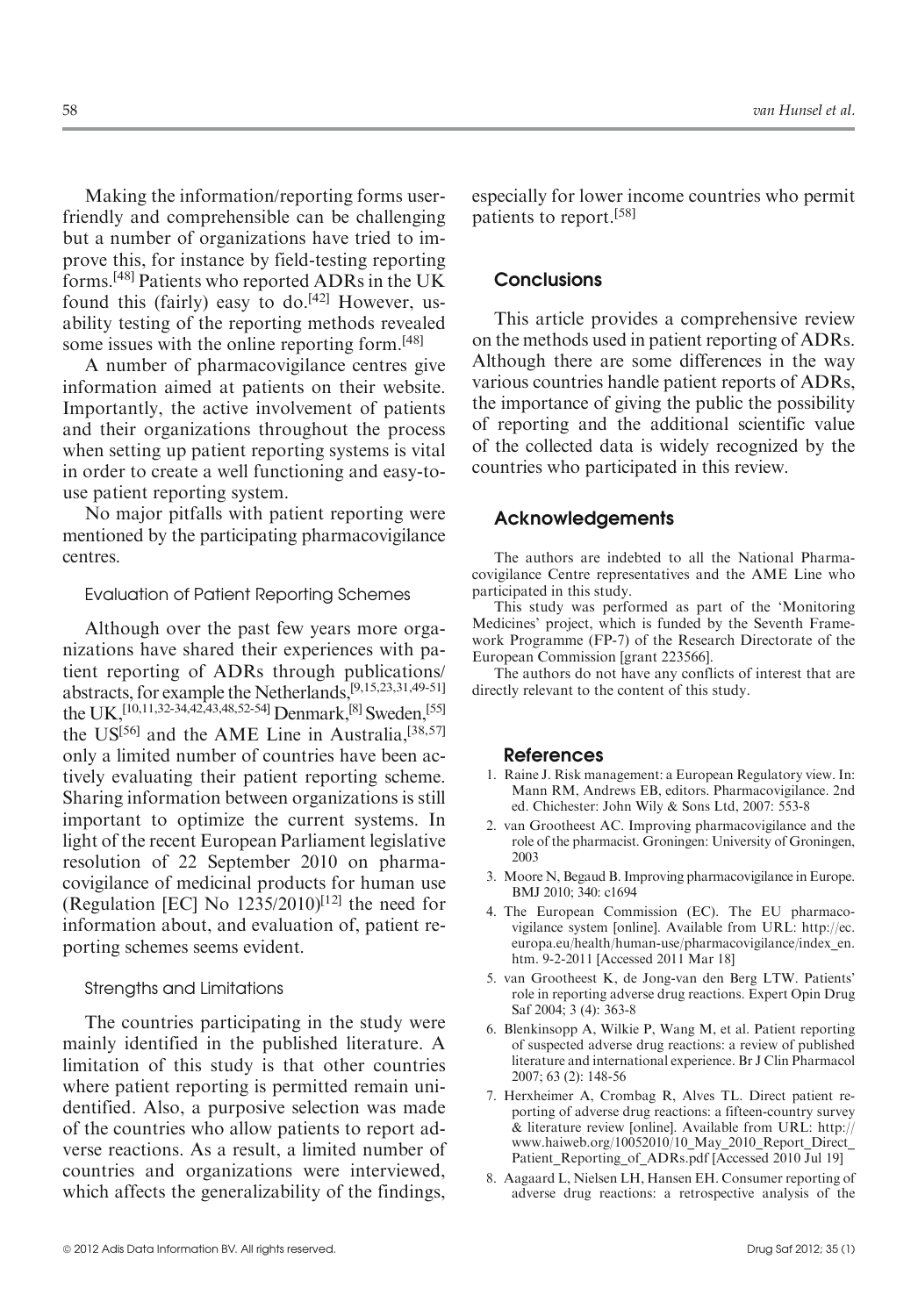Danish adverse drug reaction database from 2004 to 2006. Drug Saf 2009; 32 (11): 1067-74

- 9. de Langen J, van Hunsel F, Passier A, et al. Adverse drug reaction reporting by patients in the Netherlands: three years of experience. Drug Saf 2008; 31 (6): 515-24
- 10. McLernon DJ, Bond CM, Hannaford PC, et al. Adverse drug reaction reporting in the UK: a retrospective observational comparison of yellow card reports submitted by patients and healthcare professionals. Drug Saf 2010; 33 (9): 775-88
- 11. Avery A, Anderson C, Bond C, et al. Evaluation of patient reporting of adverse drug reactions to the UK 'Yellow Card Scheme': literature review, descriptive and qualitative analyses, and questionnaire surveys. Health Technol Assess 2011; 15 (20): 1-234
- 12. Watson R. New rules will allow EU patients to report drug concerns directly. BMJ 2010; 341: c5344
- 13. Borg JJ, Aislaitner G, Pirozynski M, et al. Strengthening and rationalizing pharmacovigilance in the EU: where is Europe heading to? A review of the new EU legislation on pharmacovigilance. Drug Saf 2011; 34 (3): 187-97
- 14. Brown EG, Wood L, Wood S. The medical dictionary for regulatory activities (MedDRA). Drug Saf 1999; 20 (2): 109-17
- 15. van Grootheest AC, Passier JL, van Puijenbroek EP. Direct reporting of side effects by the patient: favourable experience in the first year. Ned Tijdschr Geneeskd 2005; 149 (10): 529-33
- 16. The Uppsala Monitoring Centre, Monitoring Medicines Project. Optimizing drug safety monitoring to enhance patient safety and achieve better health outcomes [online]. Available from URL: http://www.monitoringmedicines. org/DynPage.aspx?id=88578&mn1=6646 [Accessed 2011 Mar 1]
- 17. The Uppsala Monitoring Centre. Vigimed [online]. Available from URL: http://who-umc.org/DynPage.aspx?id=101114 &mn1=7347&mn2=7252&mn3=7322&mn4=7450 [Accessed 2011 May 25]
- 18. The Netherlands Pharmacovigilance Centre Lareb. Lareb newsletter number 2 [online]. Available from URL: http:// www.lareb.nl/getmedia/d9035f48-f299-45c1-9000-afc85c25 a2cf/Lareb\_English\_Newsletter\_2.pdf [Accessed 2011 May 23]
- 19. Fortnum H, Lee AJ, Rupnik B, et al. Survey to assess public awareness of patient reporting of adverse drug reactions in Great Britain. J Clin Pharm Ther. Epub 2011 May 18
- 20. The International Conference on Harmonisation of Technical Requirements for Registration of Pharmaceuticals for Human Use (ICH). E2B(R3), clinical safety data management: data elements for transmission of individual case safety reports [online]. Available from URL: http://www. ich.org/products/open-consultation/article/e2br3.html [Accessed 2011 Jan 10]
- 21. International Federation of Pharmaceutical Manufacturers and Associations (IFPMA). MedDRA MSSO: Medical Dictionary for Regulatory Activities Maintenance and Support Services Organization [online]. Available from URL: http://www.meddramsso.com [Accessed 2011 Jan 10]
- 22. The Uppsala Monitoring Centre. Adverse reaction terminology WHO-ART [online]. Available from URL: http://

www.umc-products.com/DynPage.aspx?id=4918 [Accessed 2011 Jan 10]

- 23. van Hunsel F, van der Welle C, Passier A, et al. Motives for reporting adverse drug reactions by patient-reporters in the Netherlands. Eur J Clin Pharmacol 2010; 66 (11): 1143-50
- 24. Kunac DL, Harrison-Woolrych M, Tatley MV. Pharmacovigilance in New Zealand: the role of the New Zealand Pharmacovigilance Centre in facilitating safer medicines use. N Z Med J 2008; 121 (1283): 76-89
- 25. The Medicines and Healthcare products Regulatory Agency (MHRA). Download Drug Analysis Prints (DAPs) [online]. Available from URL: http://www.mhra.gov.uk/Safe tyinformation/Howwemonitorthesafetyofproducts/Medicin es/Druganalysisprints/index.htm [Accessed 2011 Jan 10]
- 26. The Medicines and Healthcare products Regulatory Agency (MHRA). Drug safety update [online]. Available from URL: http://www.mhra.gov.uk/Publications/Safetyguida nce/DrugSafetyUpdate/CON2031713 [Accessed 2011 Jan 10]
- 27. European Commission. Volume 9A of the rules governing medicinal products in the European Union: guidelines on pharmacovigilance for medicinal products for human use [online]. Available from URL: http://ec.europa.eu/health/ files/eudralex/vol-9/pdf/vol9a\_09-2008\_en.pdf [Accessed 2011 Feb 21]
- 28. Naranjo CA, Busto U, Sellers EM, et al. A method for estimating the probability of adverse drug reactions. Clin Pharmacol Ther 1981; 30 (2): 239-45
- 29. The Uppsala Monitoring Centre. Causality assessment of suspected adverse reactions [online]. Available from URL: http://www.who-umc.org/DynPage.aspx?id=22682 [Accessed 2011 Jan 10]
- 30. CIOMS Working Group IV. Benefit-risk balance for marketed drugs: evaluating safety signals. Geneva: CIOMS Working Group, 1998
- 31. van Hunsel F, Talsma A, van Puijenbroek E, et al. The proportion of patient reports of suspected ADRs to signal detection in the Netherlands: case-control study. Pharmacoepidemiol Drug Saf 2010; 20 (3): 286-91
- 32. Hazell L, Cornelius V, Shakir S, et al. Patient reporting of adverse drug reactions in the UK: potential signals generated by patients compared to healthcare professionals [abstract]. Pharmacoepidemiol Drug Saf 2010; 19: S97
- 33. Hazell L, Cornelius V, Shakir S, et al. Patient reporting of ADRs in the UK: how do patient reports affect potential signals generated by healthcare professionals [abstract]? Pharmacoepidemiol Drug Saf 2010; 19: S321
- 34. Cumber SL, Heffer SJ, Gandhi S, et al. The Yellow Card Scheme: experience of patient reporting of adverse drug reactions 5 years since launch [abstract]. Pharmacoepidemiol Drug Saf 2010; 19: S321
- 35. Medical Products Agency (MPA). Serious hepatic reactions associated with the dietary supplement Fortodol [online]. Available from URL: http://www.lakemedelsverket.se/ english/All-news/NYHETER—2009/Serious-hepatic-react ions-associated-with-the-dietary-supplement-Fortodol [Accessed 2011 Jan 11]
- 36. Netherlands Pharmacovigilance Centre Lareb. Bijwerkingendatabank [online]. Available from URL: http://www. lareb.nl/Databank/Zoek-op-geneesmiddel.aspx [Accessed 2011 Jan 11]